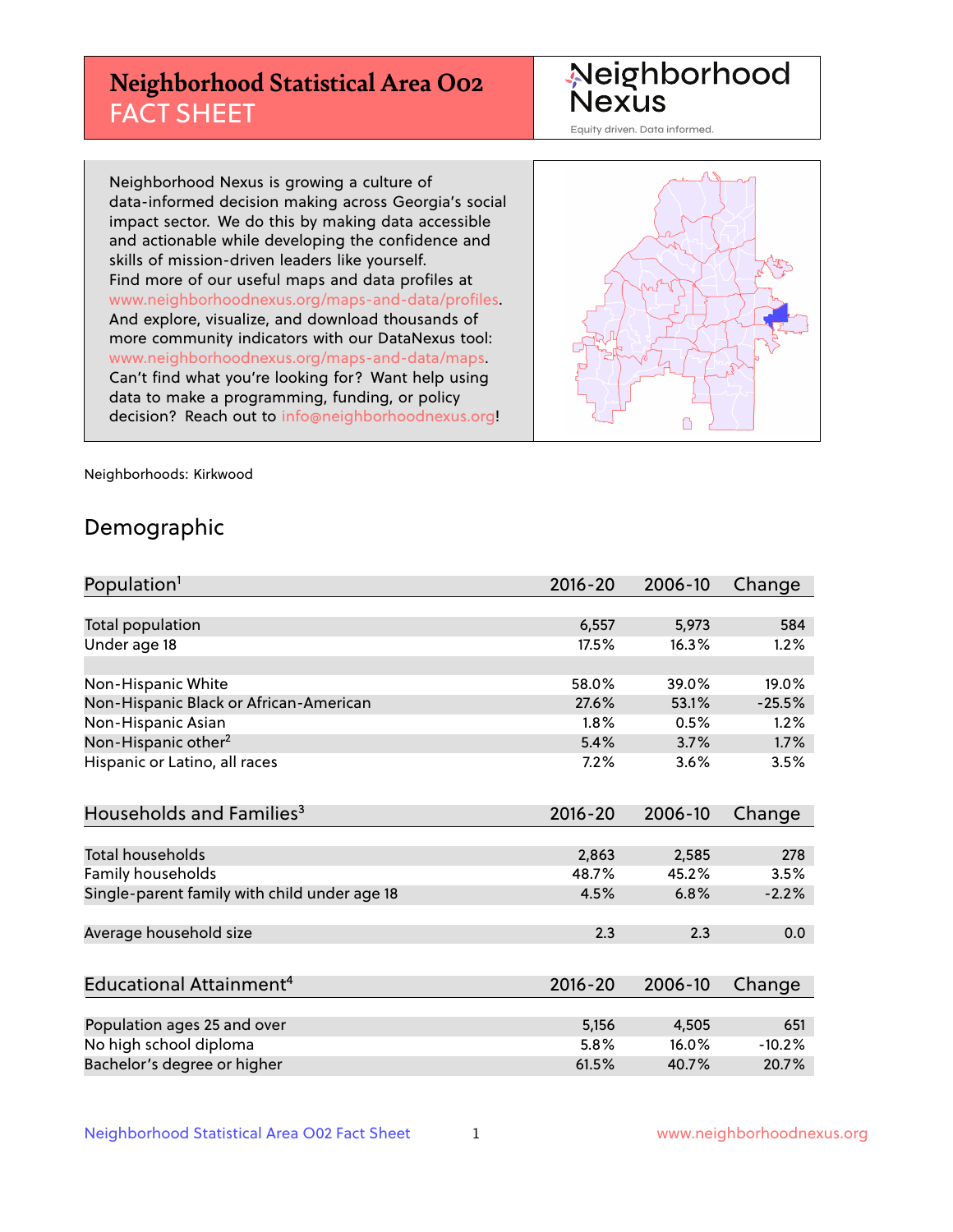# Change Measures, continued...

| Employment <sup>5</sup>                                 | $2016 - 20$ | 2006-10  | Change   |
|---------------------------------------------------------|-------------|----------|----------|
| Total workers residing in Neighborhood Statistical Area | 3,731       | 3,053    | 678      |
| Workers with earnings \$1250/month or less              | 11.4%       | 27.9%    | $-16.5%$ |
| Workers with earnings \$1251/month to \$3333/month      | 22.6%       | 50.1%    | $-27.5%$ |
| Workers with earnings greater than \$3333/month         | 65.9%       | 21.9%    | 44.0%    |
|                                                         |             |          |          |
| Total jobs located in Neighborhood Statistical Area     | 911         | 534      | 377      |
| Jobs with earnings \$1250/month or less                 | 37.9%       | 32.4%    | 5.5%     |
| Jobs with earnings \$1251/month to \$3333/month         | 30.0%       | 41.8%    | $-11.8%$ |
| Jobs with earnings greater than \$3333/month            | 32.2%       | 25.8%    | 6.3%     |
|                                                         |             |          |          |
| Jobs/workers ratio                                      | 0.2         | 0.2      | 0.1      |
|                                                         |             |          |          |
| Income and Poverty <sup>6</sup>                         | $2016 - 20$ | 2006-10  | Change   |
|                                                         |             |          |          |
| Median household income                                 | \$89,393    | \$50,982 | \$38,411 |
|                                                         |             |          |          |
| Population for whom poverty status is determined        | 6,509       | 5,960    | 549      |
| Population below poverty                                | 9.6%        | 14.9%    | $-5.3%$  |
|                                                         | $2016 - 20$ | 2006-10  | Change   |
| Housing'                                                |             |          |          |
| Total housing units                                     | 3,272       | 3,102    | 169      |
| Occupied housing units                                  | 87.5%       | 83.3%    | 4.2%     |
| Vacant housing units                                    | 12.5%       | 16.7%    | $-4.2%$  |
|                                                         |             |          |          |
| Occupied housing units                                  | 2,863       | 2,585    | 278      |
| Owner occupied housing units                            | 62.6%       | 68.2%    | $-5.6%$  |
| Renter occupied housing units                           | 37.4%       | 31.8%    | 5.6%     |
|                                                         |             |          |          |
| Access to a Vehicle <sup>8</sup>                        | $2016 - 20$ | 2006-10  | Change   |
|                                                         |             |          |          |
| Occupied housing units                                  | 2,863       | 2,585    | 278      |
| No vehicle available                                    | 15.5%       | 14.6%    | 0.9%     |
|                                                         |             |          |          |
| Crime Rates, per 10,000 Population <sup>9</sup>         | 2017-21     | 2012-16  | Change   |
|                                                         |             |          |          |
| All Part I crimes                                       | 228.2       | 479.3    | $-251.1$ |
| Violent crime                                           | 25.3        | 46.7     | $-21.4$  |
| Murder                                                  | 1.2         | 1.0      | 0.2      |
| Robbery                                                 | 7.6         | 22.7     | $-15.1$  |
| Aggravated assault                                      | 16.5        | 23.0     | $-6.6$   |
| Property crime                                          | 202.8       | 432.6    | $-229.7$ |
| <b>Burglary</b>                                         | 32.6        | 121.1    | $-88.5$  |
| Larceny                                                 | 144.0       | 253.1    | $-109.2$ |
| Vehicle theft                                           | 26.2        | 58.3     | $-32.0$  |
|                                                         |             |          |          |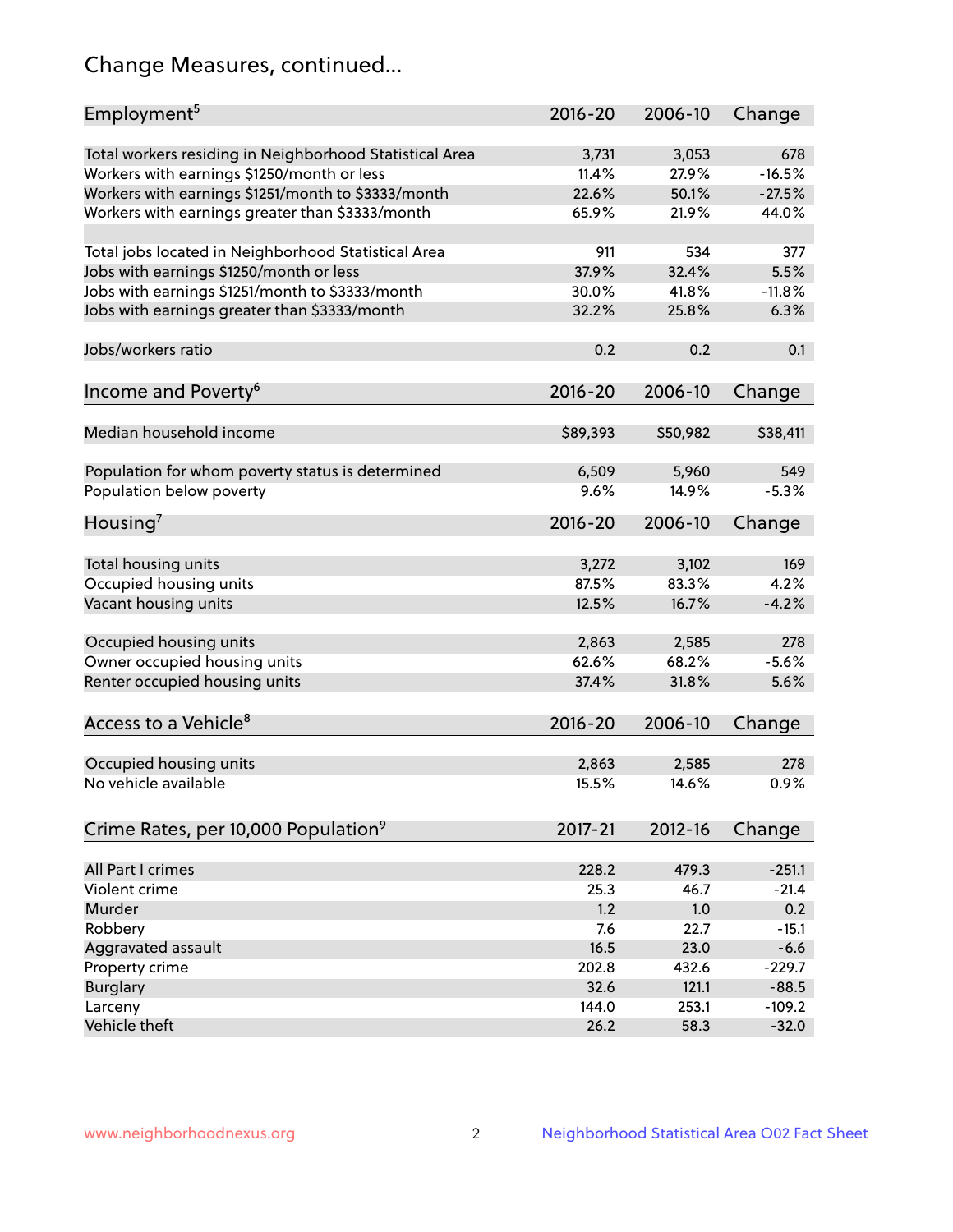# Current Data: Demographic

| Sex and Age, 2016-20 <sup>10</sup>                    | <b>Estimate</b> | Margin of Error |
|-------------------------------------------------------|-----------------|-----------------|
| Total population                                      | 6,557           | $\pm 709$       |
| Male                                                  | 46.2%           | $\pm$ 3.2%      |
| Female                                                | 53.8%           | $\pm 4.5\%$     |
| Under 5 years                                         | 6.9%            | ±1.9%           |
| 5 to 9 years                                          | 5.3%            | $\pm1.5\%$      |
| 10 to 14 years                                        | 4.4%            | $\pm 2.1\%$     |
| 15 to 19 years                                        | 1.4%            | $\pm$ 0.9%      |
| 20 to 24 years                                        | 3.5%            | $\pm 1.8\%$     |
| 25 to 34 years                                        | 31.4%           | $\pm$ 5.7%      |
| 35 to 44 years                                        | 18.8%           | $\pm 2.8\%$     |
| 45 to 54 years                                        | 10.2%           | $\pm 2.5\%$     |
| 55 to 59 years                                        | 5.4%            | $\pm 2.1\%$     |
| 60 to 64 years                                        | 3.8%            | $\pm 1.3\%$     |
| 65 to 74 years                                        | 5.0%            | $\pm 2.0\%$     |
| 75 to 84 years                                        | 2.6%            | $\pm$ 1.2%      |
| 85 years and over                                     | 1.5%            | $\pm 2.1\%$     |
| Median age (years)                                    | 34.2            | $\pm$ 0.5       |
| Race and Ethnicity, 2016-20 <sup>11</sup>             | <b>Estimate</b> | Margin of Error |
| Total population                                      | 6,557           | $\pm 709$       |
| Hispanic or Latino (of any race)                      | 7.2%            | ±3.8%           |
| Not Hispanic or Latino                                | 92.8%           | $\pm 2.2\%$     |
| White alone                                           | 58.0%           | $\pm$ 5.3%      |
| Black or African American alone                       | 27.6%           | $\pm$ 5.9%      |
| American Indian and Alaska Native alone               | 0.2%            | $\pm$ 0.6%      |
| Asian alone                                           | 1.8%            | $\pm 1.3\%$     |
| Native Hawaiian and other Pacific Islander alone      | 0.0%            | $\pm$ 0.3%      |
| Some other race alone                                 | 0.8%            | $\pm 1.1\%$     |
| Two or more races                                     | 4.4%            | $\pm 2.8\%$     |
| U.S. Citizenship Status, 2016-20 <sup>12</sup>        | <b>Estimate</b> | Margin of Error |
| Foreign-born population                               | 330             | $\pm$ 141       |
| Naturalized U.S. citizen                              | 60.3%           | $\pm 22.5\%$    |
| Not a U.S. citizen                                    | 39.7%           | $\pm$ 18.2%     |
| Citizen, Voting Age Population, 2016-20 <sup>13</sup> | <b>Estimate</b> | Margin of Error |
| Citizen, 18 and over population                       | 5,283           | $\pm$ 565       |
| Male                                                  | 45.4%           | ±4.8%           |
| Female                                                | 54.6%           | $\pm$ 5.8%      |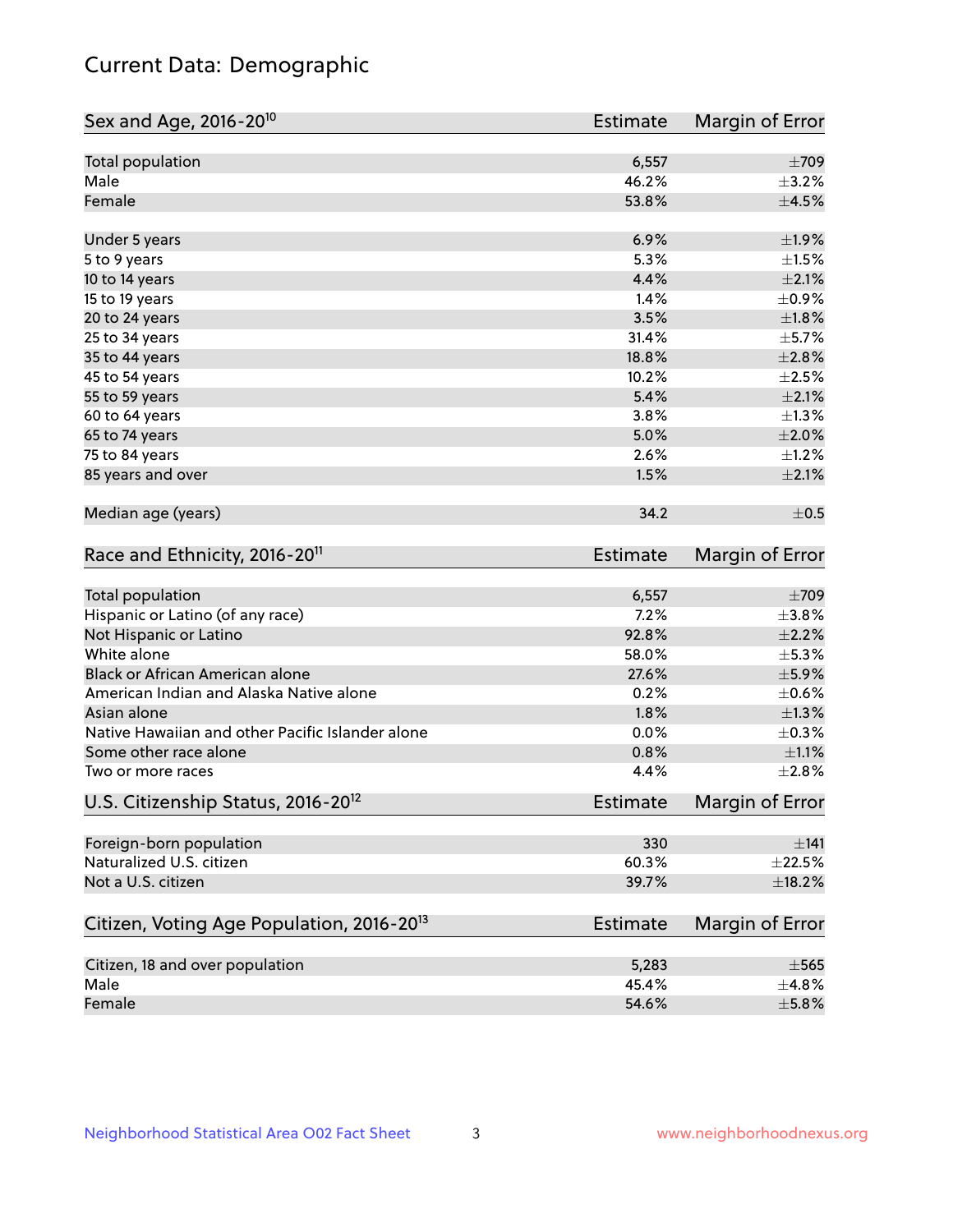# Current Data: Economic

| Income, 2016-20 <sup>14</sup>                           | Estimate  | Margin of Error |
|---------------------------------------------------------|-----------|-----------------|
|                                                         |           |                 |
| All households                                          | 2,863     | $\pm$ 329       |
| Less than \$10,000                                      | 11.0%     | $\pm$ 7.6%      |
| \$10,000 to \$14,999                                    | 2.0%      | $\pm$ 1.4%      |
| \$15,000 to \$24,999                                    | 7.6%      | $\pm$ 5.3%      |
| \$25,000 to \$34,999                                    | 5.9%      | $\pm 2.7\%$     |
| \$35,000 to \$49,999                                    | 4.8%      | $\pm 2.9\%$     |
| \$50,000 to \$74,999                                    | 11.6%     | $\pm$ 4.4%      |
| \$75,000 to \$99,999                                    | 12.1%     | $\pm$ 3.7%      |
| \$100,000 to \$149,999                                  | 19.7%     | ±4.8%           |
| \$150,000 to \$199,999                                  | 10.0%     | $\pm 2.5\%$     |
| \$200,000 or more                                       | 15.2%     | ±4.3%           |
| Median household income (dollars)                       | \$89,393  | ±7,689          |
| Mean household income (dollars)                         | \$110,670 | ±7,945          |
| Households with earnings                                | 87.3%     | $\pm 2.9\%$     |
| Mean earnings (dollars)                                 | \$114,842 | ±10,010         |
| Households with Social Security                         | 15.8%     | $\pm$ 6.1%      |
| Mean Social Security income (dollars)                   | \$17,499  | $\pm$ 9,429     |
| Households with retirement income                       | 9.9%      | ±2.8%           |
| Mean retirement income (dollars)                        | \$32,297  | $\pm$ 7,651     |
| Households with Supplemental Security Income            | 0.9%      | $\pm 1.1\%$     |
| Mean Supplemental Security Income (dollars)             | \$6,502   | ±5,001          |
| Households with cash public assistance income           | 0.2%      | $\pm$ 0.7%      |
| Mean cash public assistance income (dollars)            | \$0       | $\pm 0$         |
| Households with Food Stamp/SNAP benefits in the past 12 | 14.3%     | $\pm$ 7.8%      |
| months                                                  |           |                 |
|                                                         |           |                 |
| Family households                                       | 1,394     | $\pm 201$       |
| Less than \$10,000                                      | 0.5%      | $\pm1.7\%$      |
| \$10,000 to \$14,999                                    | 0.8%      | ±1.9%           |
| \$15,000 to \$24,999                                    | 4.1%      | ±2.9%           |
| \$25,000 to \$34,999                                    | 4.3%      | ±3.8%           |
| \$35,000 to \$49,999                                    | 3.0%      | ±3.3%           |
| \$50,000 to \$74,999                                    | 7.9%      | $\pm$ 5.5%      |
| \$75,000 to \$99,999                                    | 18.0%     | $\pm$ 6.9%      |
| \$100,000 to \$149,999                                  | 23.2%     | $\pm$ 5.2%      |
| \$150,000 to \$199,999                                  | 13.6%     | $\pm$ 4.3%      |
| \$200,000 or more                                       | 24.6%     | $\pm$ 8.2%      |
| Median family income (dollars)                          | \$124,749 | ±11,475         |
| Mean family income (dollars)                            | \$150,371 | ±17,618         |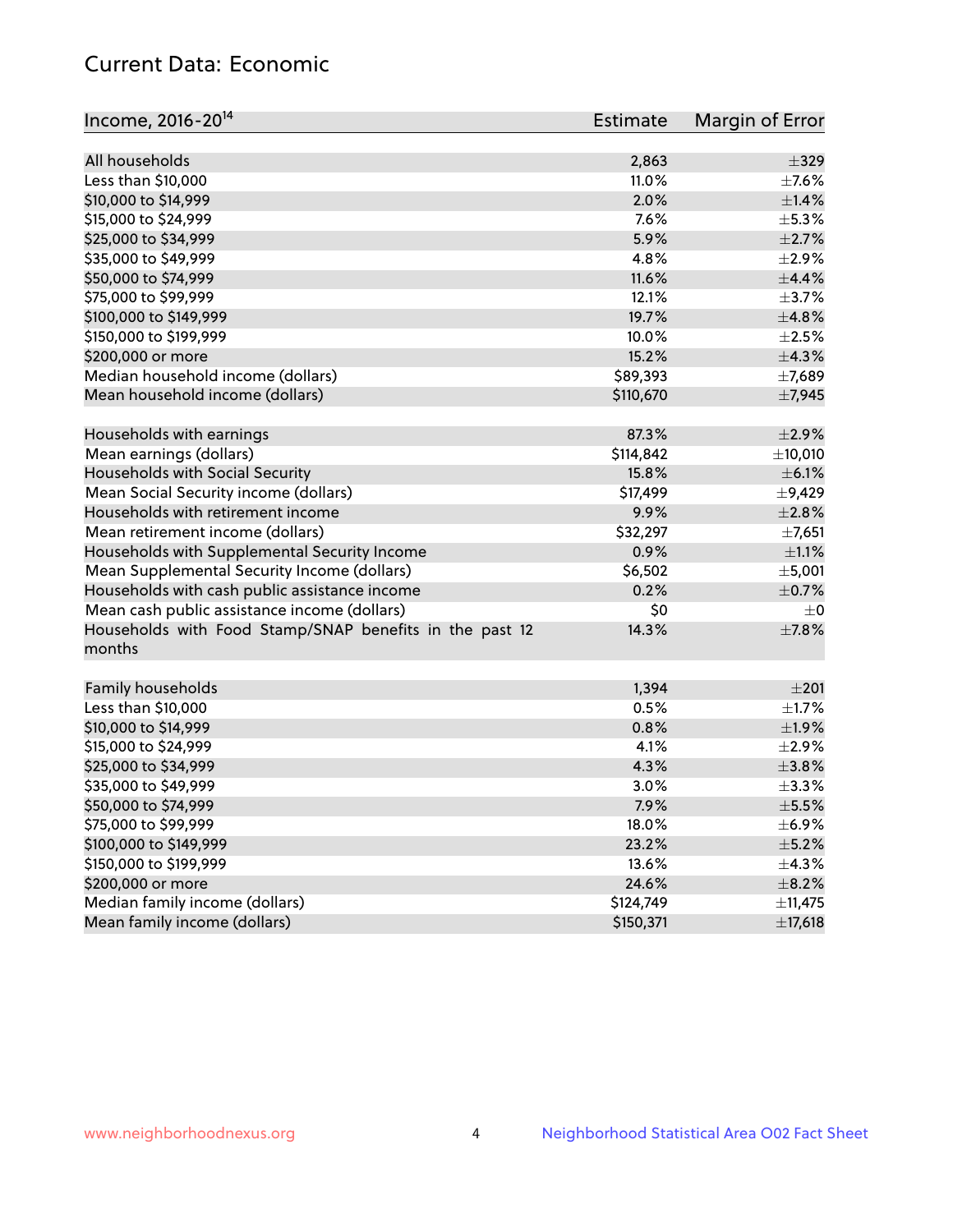# Current Data: Economic, continued...

| Income, 2016-20, continued <sup>15</sup>                              | <b>Estimate</b> | <b>Margin of Error</b> |
|-----------------------------------------------------------------------|-----------------|------------------------|
|                                                                       |                 |                        |
| Nonfamily households                                                  | 1,469           | $\pm 300$              |
| Median nonfamily income (dollars)                                     | \$43,489        | ±10,376                |
| Mean nonfamily income (dollars)                                       | \$71,502        | ±7,620                 |
| Median earnings for workers (dollars)                                 | \$57,645        | ±3,323                 |
| Median earnings for male full-time, year-round workers<br>(dollars)   | \$72,486        | ± 6,747                |
| Median earnings for female full-time, year-round workers<br>(dollars) | \$67,108        | ±3,500                 |
| Per capita income (dollars)                                           | \$51,320        | ±3,881                 |
| Families Below Poverty Level, 2016-20 <sup>16</sup>                   | Estimate        | <b>Margin of Error</b> |
|                                                                       |                 |                        |
| <b>All Families</b>                                                   | 1,394           | $\pm 201$              |
| Percent below poverty                                                 | 2.7%            | $\pm$ 2.4%             |
| Families with related children under 18 years                         | 633             | $\pm$ 130              |
| Percent below poverty                                                 | 3.3%            | $\pm$ 6.5%             |
| Families with related children under 5 years only                     | 260             | $\pm$ 94               |
| Percent below poverty                                                 | 0.2%            | $\pm$ 14.5%            |
| Married couple families                                               | 1,054           | ±173                   |
| Percent below poverty                                                 | 0.4%            | ±2.1%                  |
| Married couple families with related children under 18 years          | 462             | $\pm$ 98               |
| Percent below poverty                                                 | $0.0\%$         | ±4.7%                  |
| Married couple families with related children under 5 years           | 208             | ±70                    |
| Percent below poverty                                                 | $0.0\%$         | ±10.4%                 |
| Families with female householder, no spouse present                   | 316             | $\pm$ 123              |
| Percent below poverty                                                 | 9.9%            | $\pm$ 9.5%             |
| Families with female householder, no spouse present with              | 157             | $\pm 78$               |
| related children under 18 years                                       |                 |                        |
| Percent below poverty                                                 | 13.2%           | ±16.3%                 |
| Families with female householder, no spouse present with              | 51              | $\pm 55$               |
| related children under 5 years                                        |                 |                        |
| Percent below poverty                                                 | 0.9%            | ±42.4%                 |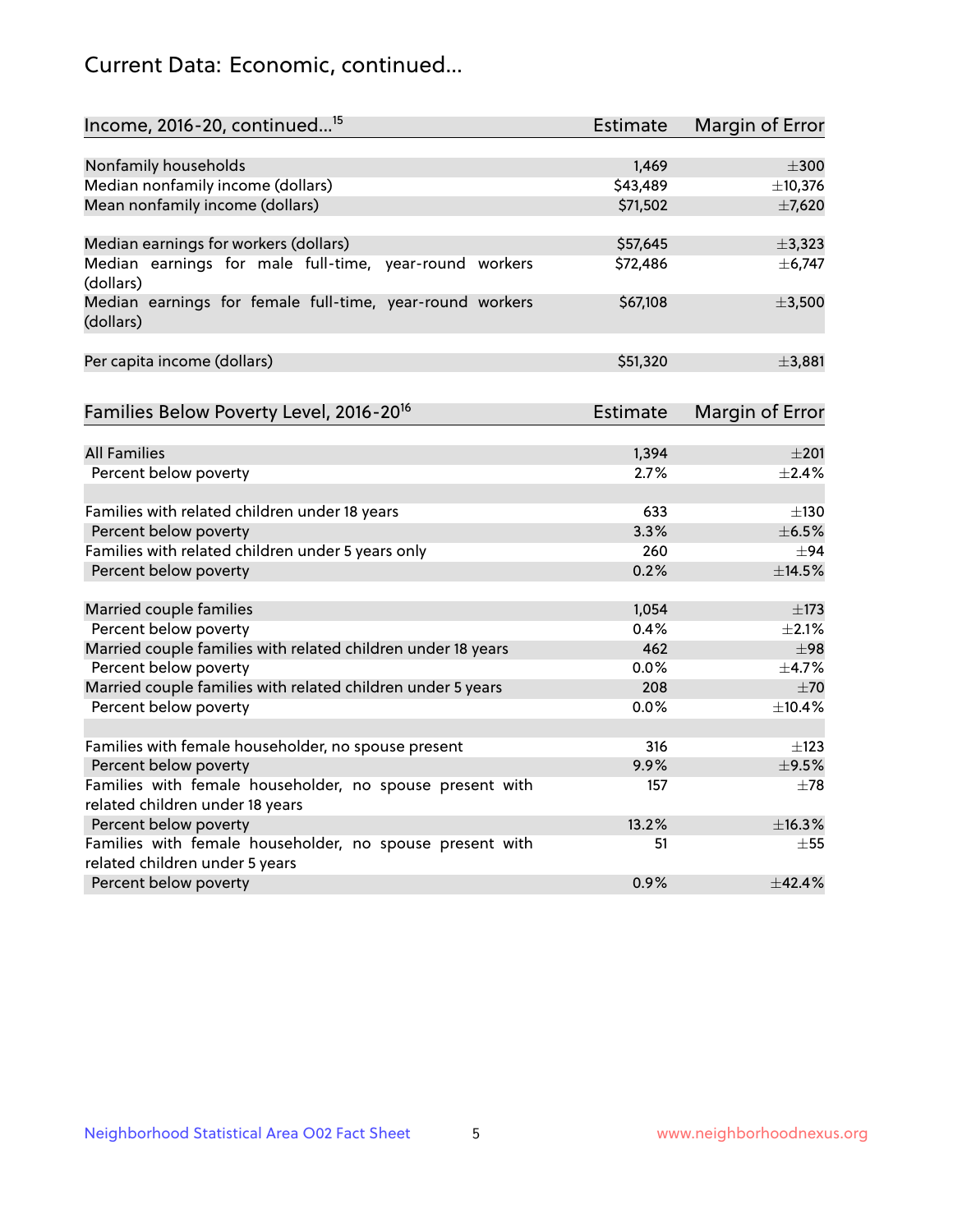# Current Data: Economic, continued...

| People Below Poverty Level, 2016-20 <sup>17</sup> | <b>Estimate</b> | Margin of Error |
|---------------------------------------------------|-----------------|-----------------|
|                                                   |                 |                 |
| Total population                                  | 6,509           | $\pm$ 709       |
| Percent below poverty                             | 9.6%            | $\pm$ 4.2%      |
| Population under 18 years                         | 1,147           | $\pm$ 239       |
| Percent below poverty                             | 4.2%            | $\pm$ 8.7%      |
| Population 18 years and over                      | 5,361           | $\pm$ 584       |
| Percent below poverty                             | 10.8%           | $\pm$ 4.6%      |
| Population 18 to 64 years                         | 4,767           | $\pm$ 548       |
| Percent below poverty                             | 11.1%           | $\pm$ 5.1%      |
| Population 65 years and over                      | 594             | $+202$          |
| Percent below poverty                             | 8.4%            | $+7.8%$         |

| Poverty by Race/Ethnicity, 2016-20 <sup>18</sup> | <b>Estimate</b> |              |
|--------------------------------------------------|-----------------|--------------|
|                                                  |                 |              |
| Non-Hispanic White population                    | 3,804           | $\pm$ 539    |
| Percent below poverty                            | 4.8%            | $\pm 2.6\%$  |
| <b>Black population</b>                          | 1,781           | $\pm$ 433    |
| Percent below poverty                            | 11.4%           | $\pm$ 6.9%   |
| Asian population                                 | 107             | $\pm$ 87     |
| Percent below poverty                            | 1.7%            | $\pm 20.0\%$ |
| Hispanic or Latino population                    | 469             | $\pm 253$    |
| Percent below poverty                            | 49.1%           | ±35.1%       |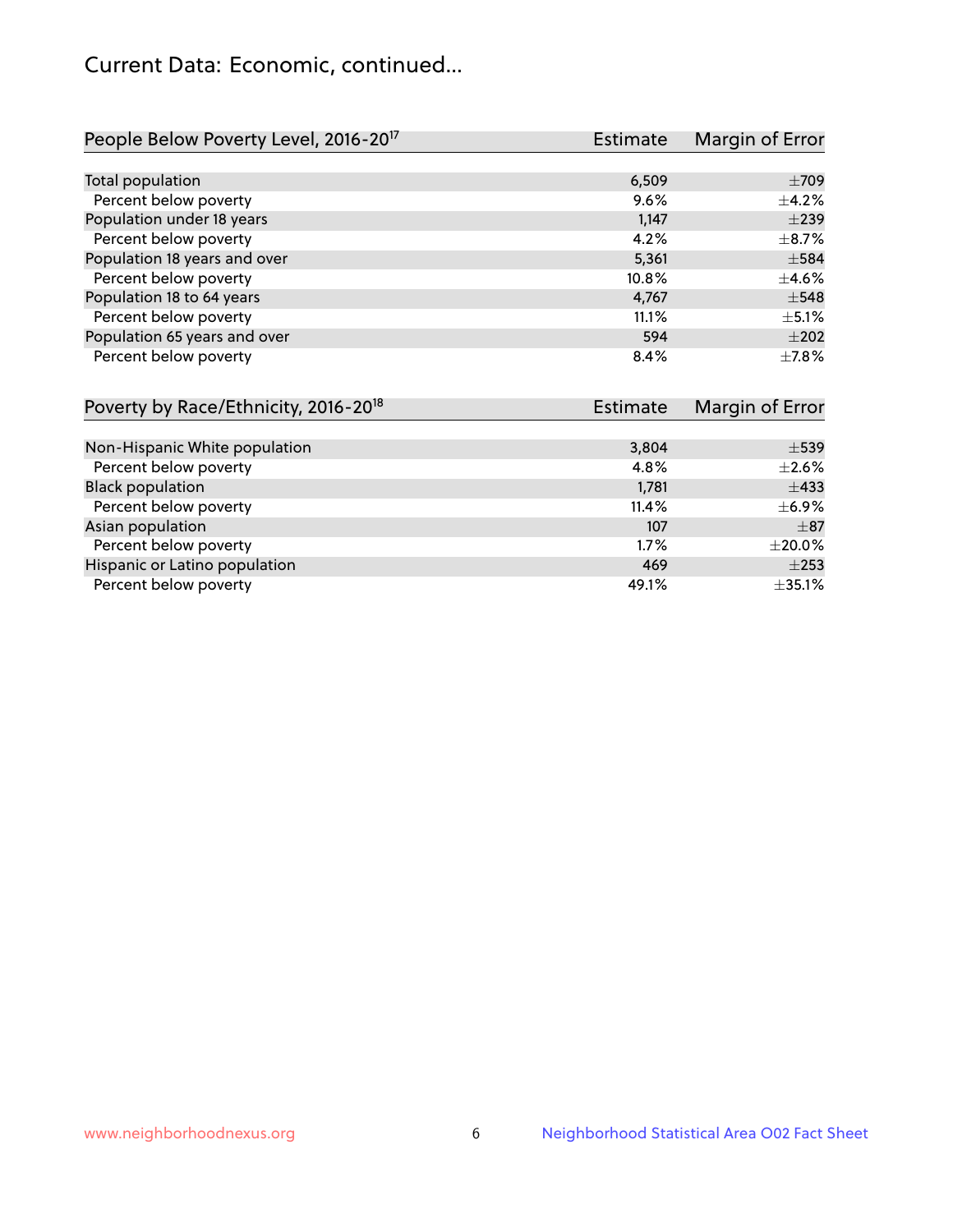# Current Data: Employment

| Employment Status, 2016-20 <sup>19</sup>                                    | Estimate        | Margin of Error |
|-----------------------------------------------------------------------------|-----------------|-----------------|
|                                                                             |                 |                 |
| Population 16 years and over                                                | 5,441           | $\pm 638$       |
| In labor force                                                              | 79.7%           | $\pm 3.5\%$     |
| Civilian labor force                                                        | 79.7%           | $\pm$ 3.5%      |
| Employed                                                                    | 70.8%           | $\pm$ 3.2%      |
| Unemployed                                                                  | 8.9%            | $\pm$ 4.7%      |
| <b>Armed Forces</b>                                                         | 0.0%            | $\pm1.8\%$      |
| Not in labor force                                                          | 20.3%           | $\pm$ 4.4%      |
| Civilian labor force                                                        | 4,336           | $\pm$ 543       |
| <b>Unemployment Rate</b>                                                    | 11.2%           | $\pm$ 5.9%      |
| Females 16 years and over                                                   | 2,934           | ±436            |
| In labor force                                                              | 82.4%           | $\pm$ 6.5%      |
| Civilian labor force                                                        | 82.4%           | $\pm$ 6.5%      |
| Employed                                                                    | 71.0%           | $\pm$ 4.9%      |
|                                                                             |                 |                 |
| Own children of the householder under 6 years                               | 533             | $\pm$ 143       |
| All parents in family in labor force                                        | 86.2%           | ±12.0%          |
|                                                                             |                 |                 |
| Own children of the householder 6 to 17 years                               | 594             | $\pm 201$       |
| All parents in family in labor force                                        | 78.7%           | ±19.6%          |
|                                                                             |                 |                 |
| Industry, 2016-20 <sup>20</sup>                                             | <b>Estimate</b> | Margin of Error |
|                                                                             |                 |                 |
| Civilian employed population 16 years and over                              | 3,851           | $\pm 484$       |
| Agriculture, forestry, fishing and hunting, and mining                      | 0.3%            | $\pm 1.0\%$     |
| Construction                                                                | 2.2%            | ±1.4%           |
| Manufacturing                                                               | 5.8%            | $\pm 2.1\%$     |
| Wholesale trade                                                             | 0.6%            | $\pm 1.0\%$     |
| Retail trade                                                                | 6.0%            | $\pm 2.6\%$     |
| Transportation and warehousing, and utilities                               | 3.5%            | ±1.8%           |
| Information                                                                 | 4.1%            | $\pm 1.6\%$     |
| Finance and insurance, and real estate and rental and leasing               | 8.1%            | $\pm$ 3.2%      |
| Professional, scientific, and management, and administrative                | 21.9%           | $\pm$ 5.6%      |
| and waste management services                                               |                 |                 |
| Educational services, and health care and social assistance                 | 25.6%           | $\pm$ 4.7%      |
| Arts, entertainment, and recreation, and accommodation and<br>food services | 12.0%           | $\pm$ 4.9%      |
| Other services, except public administration                                | 4.5%            | $\pm 1.6\%$     |
| Public administration                                                       | 5.3%            | $\pm 2.5\%$     |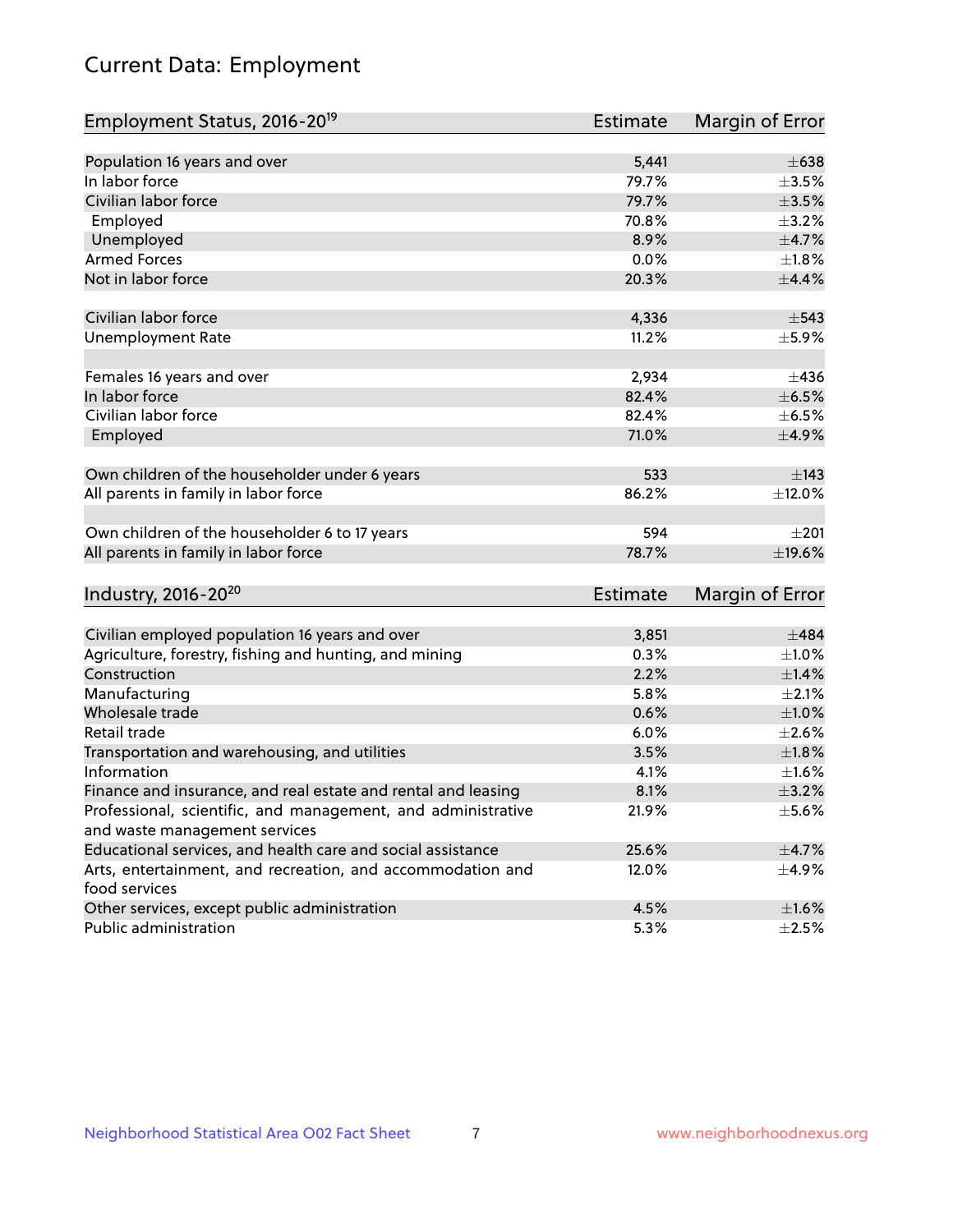# Current Data: Employment, continued...

| Occupation, 2016-20 <sup>21</sup>                                                                                | <b>Estimate</b> | Margin of Error |
|------------------------------------------------------------------------------------------------------------------|-----------------|-----------------|
| Civilian employed population 16 years and over                                                                   | 3,851           | $\pm 484$       |
| Management, business, science, and arts occupations                                                              | 69.8%           | $\pm$ 5.7%      |
| Service occupations                                                                                              | 10.6%           | $\pm 3.5\%$     |
| Sales and office occupations                                                                                     | 11.7%           | $\pm$ 3.9%      |
| Natural resources, construction, and maintenance occupations                                                     | 1.9%            | $\pm 1.5\%$     |
| Production, transportation, and material moving occupations                                                      | 5.9%            | $\pm 2.2\%$     |
| Class of Worker, 2016-20 <sup>22</sup>                                                                           | <b>Estimate</b> | Margin of Error |
| Civilian employed population 16 years and over                                                                   | 3,851           | ±484            |
| Private wage and salary workers                                                                                  | 81.9%           | ±4.4%           |
| Government workers                                                                                               | 13.6%           | $\pm 3.5\%$     |
| Self-employed in own not incorporated business workers                                                           | 4.5%            | $\pm 2.1\%$     |
| Unpaid family workers                                                                                            | 0.0%            | $\pm$ 0.8%      |
|                                                                                                                  |                 |                 |
| Job Flows, 2019 <sup>23</sup>                                                                                    |                 | 2019            |
| Total Jobs in Neighborhood Statistical Area                                                                      |                 | 911             |
| Held by residents of Neighborhood Statistical Area                                                               |                 | 7.0%            |
| Held by non-residents of Neighborhood Statistical Area                                                           |                 | 93.0%           |
| Jobs by Industry Sector, 2019 <sup>24</sup>                                                                      |                 | 2019            |
| Total Jobs in Neighborhood Statistical Area                                                                      |                 | 911             |
| <b>Goods Producing sectors</b>                                                                                   |                 | 5.3%            |
| Trade, Transportation, and Utilities sectors                                                                     |                 | 9.5%            |
| All Other Services sectors                                                                                       |                 | 85.2%           |
| Total Jobs in Neighborhood Statistical<br>held<br>by<br>Area<br>Neighborhood Statistical Area residents          |                 | 64              |
| <b>Goods Producing sectors</b>                                                                                   |                 | 15.6%           |
| Trade, Transportation, and Utilities sectors                                                                     |                 | 3.1%            |
| All Other Services sectors                                                                                       |                 | 81.3%           |
| Jobs by Earnings, 2019 <sup>25</sup>                                                                             |                 | 2019            |
| Total Jobs in Neighborhood Statistical Area                                                                      |                 | 911             |
| Jobs with earnings \$1250/month or less                                                                          |                 | 37.9%           |
| Jobs with earnings \$1251/month to \$3333/month                                                                  |                 | 30.0%           |
| Jobs with earnings greater than \$3333/month                                                                     |                 | 32.2%           |
| Neighborhood Statistical<br>Jobs<br>in<br>held<br>by<br>Total<br>Area<br>Neighborhood Statistical Area residents |                 | 64              |
| Jobs with earnings \$1250/month or less                                                                          |                 | 15.6%           |
| Jobs with earnings \$1251/month to \$3333/month                                                                  |                 | 31.3%           |
| Jobs with earnings greater than \$3333/month                                                                     |                 | 53.1%           |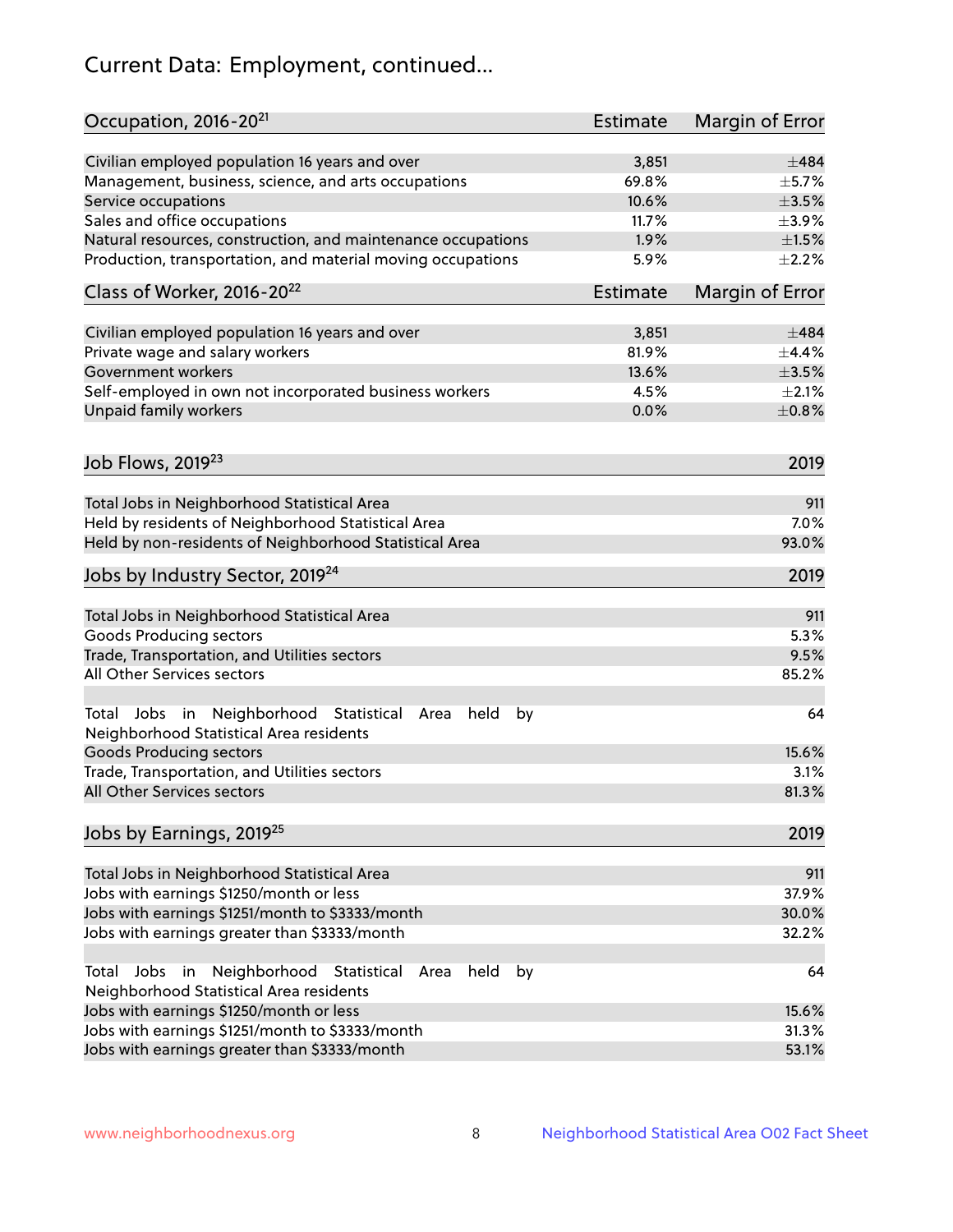# Current Data: Employment, continued...

| Jobs by Age of Worker, 2019 <sup>26</sup>                                                      | 2019  |
|------------------------------------------------------------------------------------------------|-------|
|                                                                                                |       |
| Total Jobs in Neighborhood Statistical Area                                                    | 911   |
| Jobs with workers age 29 or younger                                                            | 32.6% |
| Jobs with workers age 30 to 54                                                                 | 52.9% |
| Jobs with workers age 55 or older                                                              | 14.5% |
|                                                                                                |       |
| Total Jobs in Neighborhood Statistical Area held by<br>Neighborhood Statistical Area residents | 64    |
| Jobs with workers age 29 or younger                                                            | 9.4%  |
| Jobs with workers age 30 to 54                                                                 | 75.0% |
| Jobs with workers age 55 or older                                                              | 15.6% |

### Current Data: Education

| School Enrollment, 2016-20 <sup>27</sup>       | <b>Estimate</b> | Margin of Error |
|------------------------------------------------|-----------------|-----------------|
|                                                |                 |                 |
| Population 3 years and over enrolled in school | 1,137           | $\pm 255$       |
| Nursery school, preschool                      | 11.4%           | $\pm$ 3.8%      |
| Kindergarten                                   | 7.8%            | $\pm$ 4.6%      |
| Elementary school (grades 1-8)                 | 40.6%           | $\pm$ 10.6%     |
| High school (grades 9-12)                      | $9.0\%$         | $\pm$ 5.8%      |
| College or graduate school                     | 31.2%           | $\pm$ 9.9%      |

| Educational Attainment, 2016-20 <sup>28</sup> | Estimate | Margin of Error |
|-----------------------------------------------|----------|-----------------|
|                                               |          |                 |
| Population 25 years and over                  | 5,156    | $\pm 620$       |
| Less than 9th grade                           | 1.1%     | $\pm 1.2\%$     |
| 9th to 12th grade, no diploma                 | 4.7%     | $\pm$ 3.2%      |
| High school graduate (includes equivalency)   | 10.8%    | $\pm$ 3.1%      |
| Some college, no degree                       | 13.0%    | $\pm$ 4.2%      |
| Associate's degree                            | 8.9%     | $\pm$ 4.7%      |
| Bachelor's degree                             | 31.6%    | $\pm$ 4.2%      |
| Graduate or professional degree               | 29.8%    | $\pm$ 3.3%      |
|                                               |          |                 |
| Percent high school graduate or higher        | 94.2%    | $\pm$ 15.5%     |
| Percent bachelor's degree or higher           | 61.5%    | $\pm$ 1.2%      |
|                                               |          |                 |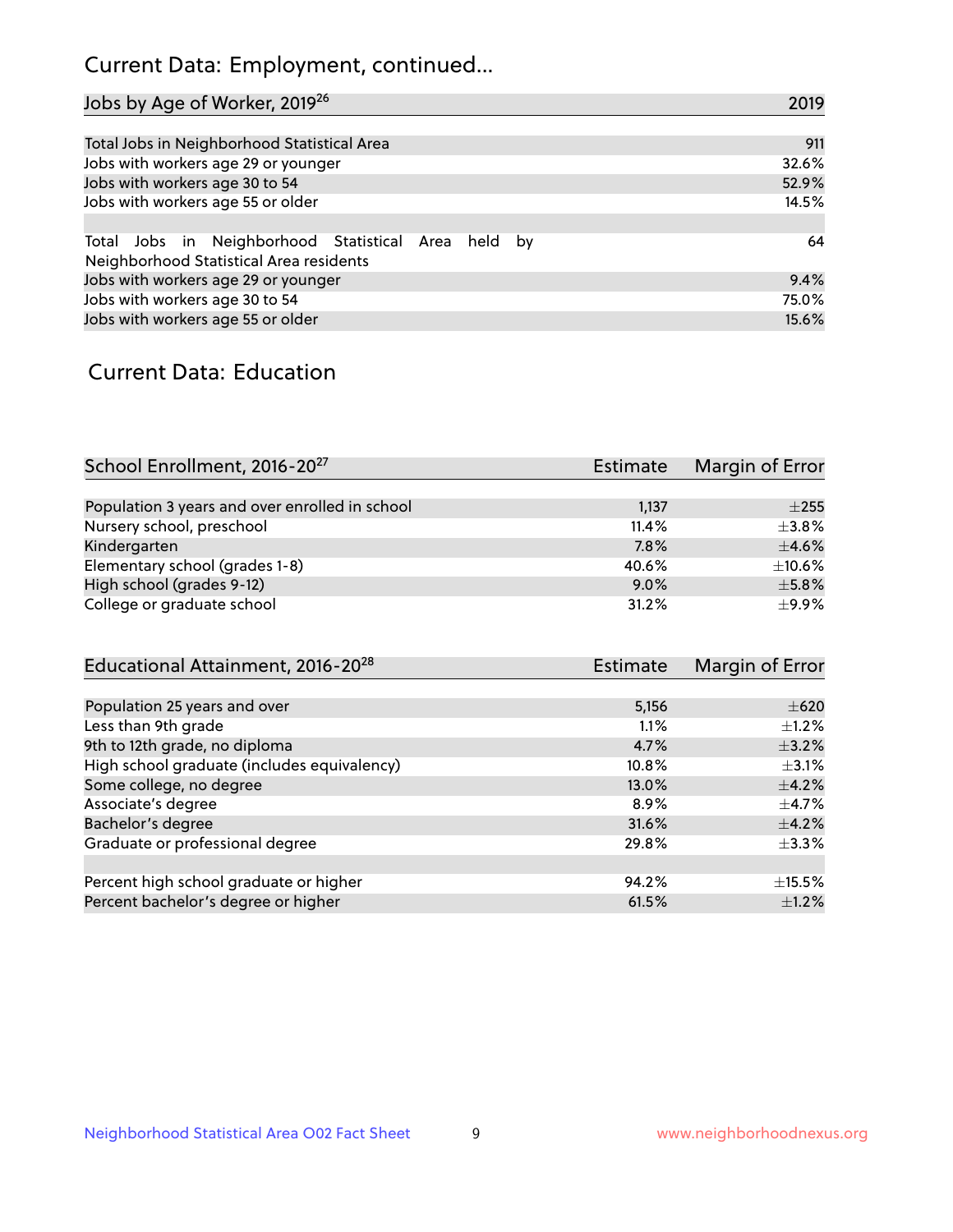# Current Data: Housing

| Households by Type, 2016-20 <sup>29</sup>            | <b>Estimate</b> | Margin of Error |
|------------------------------------------------------|-----------------|-----------------|
|                                                      |                 |                 |
| <b>Total households</b>                              | 2,863           | $\pm$ 329       |
| Family households (families)                         | 48.7%           | $\pm$ 4.2%      |
| With own children under 18 years                     | 20.9%           | $\pm$ 3.5%      |
| Married-couple family                                | 36.8%           | ±4.3%           |
| With own children of the householder under 18 years  | 15.3%           | $\pm 2.7\%$     |
| Male householder, no spouse present, family          | 0.9%            | $\pm 1.0\%$     |
| With own children of the householder under 18 years  | 0.4%            | $\pm 0.8\%$     |
| Female householder, no spouse present, family        | 11.0%           | $\pm$ 4.2%      |
| With own children of the householder under 18 years  | 5.2%            | $\pm 2.6\%$     |
| Nonfamily households                                 | 51.3%           | $\pm$ 8.7%      |
| Householder living alone                             | 37.8%           | $\pm$ 8.5%      |
| 65 years and over                                    | $9.0\%$         | $\pm$ 5.7%      |
|                                                      |                 |                 |
| Households with one or more people under 18 years    | 22.1%           | ±3.3%           |
| Households with one or more people 65 years and over | 16.6%           | $\pm$ 6.5%      |
|                                                      |                 |                 |
| Average household size                               | 2.27            | $\pm$ 0.36      |
| Average family size                                  | 3.01            | $\pm$ 0.12      |
| Housing Occupancy, 2016-20 <sup>30</sup>             | <b>Estimate</b> | Margin of Error |
|                                                      |                 |                 |
| Total housing units                                  | 3,272           | $\pm$ 323       |
| Occupied housing units                               | 87.5%           | $\pm$ 5.1%      |
| Vacant housing units                                 | 12.5%           | $\pm$ 4.4%      |
| Homeowner vacancy rate                               | 2.4             | $\pm 2.5$       |
| Rental vacancy rate                                  | 5.7             | $\pm$ 5.7       |
| Units in Structure, 2016-20 <sup>31</sup>            | <b>Estimate</b> | Margin of Error |
|                                                      |                 |                 |
| Total housing units                                  | 3,272           | $\pm$ 323       |
| 1-unit, detached                                     | 64.1%           | $\pm$ 3.2%      |
| 1-unit, attached                                     | 3.8%            | $\pm 1.7\%$     |
| 2 units                                              | 2.5%            | $\pm1.7\%$      |
| 3 or 4 units                                         | 13.1%           | $\pm$ 6.1%      |
| 5 to 9 units                                         | 3.7%            | $\pm 2.1\%$     |
| 10 to 19 units                                       | 4.0%            | $\pm 2.3\%$     |
| 20 or more units                                     | 8.9%            | $\pm$ 3.7%      |
| Mobile home                                          | 0.1%            | $\pm$ 0.7%      |
| Boat, RV, van, etc.                                  | 0.0%            | $\pm$ 0.7%      |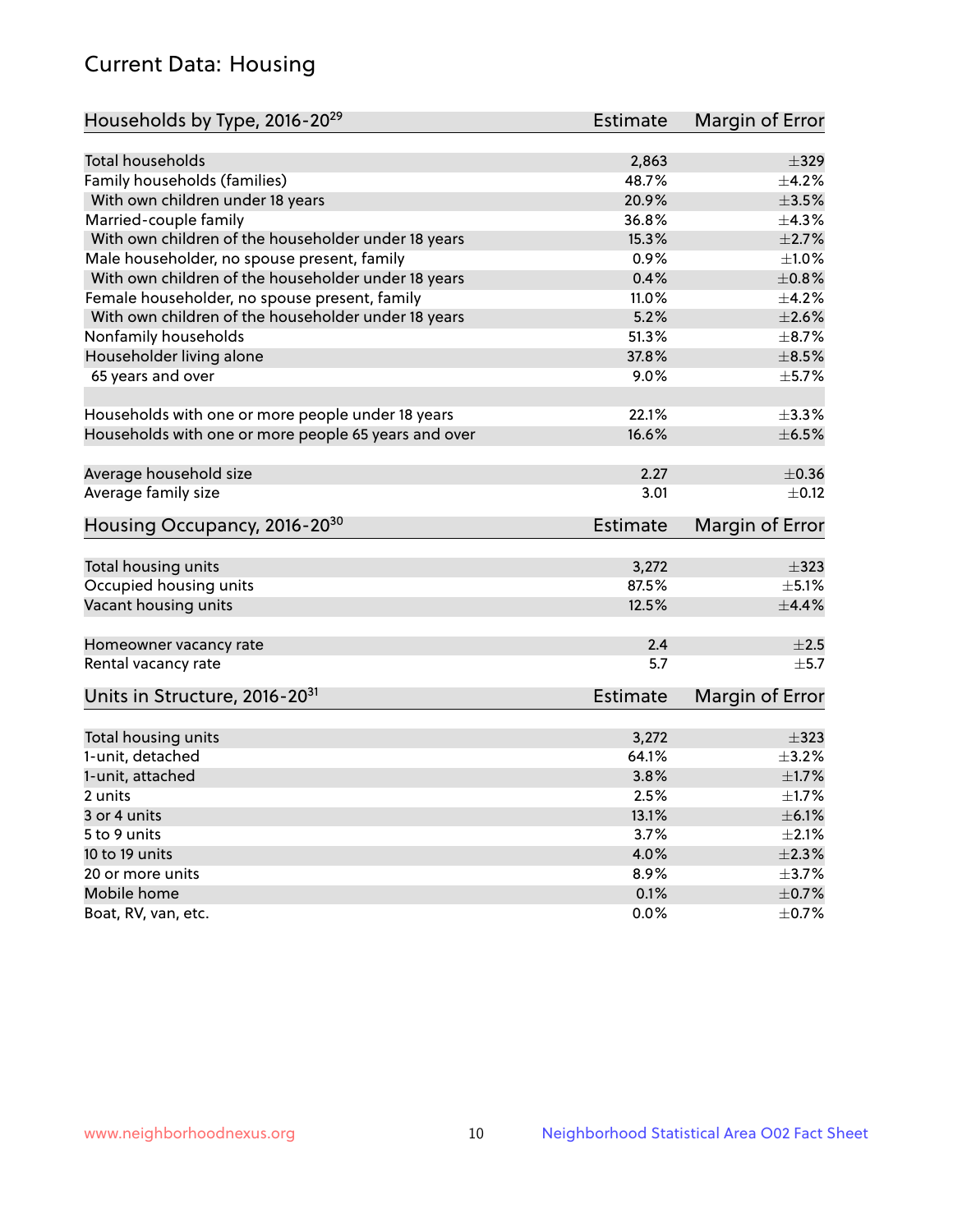# Current Data: Housing, continued...

| Year Structure Built, 2016-20 <sup>32</sup>    | <b>Estimate</b> | Margin of Error |
|------------------------------------------------|-----------------|-----------------|
| Total housing units                            | 3,272           | $\pm$ 323       |
| Built 2014 or later                            | 9.2%            | ±3.3%           |
| Built 2010 to 2013                             | 1.6%            | $\pm 1.1\%$     |
| Built 2000 to 2009                             | 13.4%           | $\pm 3.5\%$     |
| Built 1990 to 1999                             | 1.3%            | $\pm 1.1\%$     |
| Built 1980 to 1989                             | 9.8%            | $\pm$ 6.6%      |
| Built 1970 to 1979                             | 4.0%            | $\pm 2.8\%$     |
| Built 1960 to 1969                             | 7.7%            | ±2.8%           |
| Built 1950 to 1959                             | 13.2%           | $\pm 4.1\%$     |
| Built 1940 to 1949                             | 11.4%           | $\pm$ 5.6%      |
| Built 1939 or earlier                          | 28.4%           | $\pm 3.5\%$     |
| Housing Tenure, 2016-2033                      | <b>Estimate</b> | Margin of Error |
|                                                |                 |                 |
| Occupied housing units                         | 2,863           | $\pm$ 329       |
| Owner-occupied                                 | 62.6%           | $\pm$ 4.7%      |
| Renter-occupied                                | 37.4%           | $\pm$ 7.6%      |
| Average household size of owner-occupied unit  | 2.45            | $\pm$ 0.46      |
| Average household size of renter-occupied unit | 1.96            | $\pm$ 0.64      |
| Residence 1 Year Ago, 2016-20 <sup>34</sup>    | <b>Estimate</b> | Margin of Error |
| Population 1 year and over                     | 6,432           | $\pm 697$       |
| Same house                                     | 81.9%           | $\pm$ 4.2%      |
| Different house in the U.S.                    | 17.8%           | $\pm 4.1\%$     |
| Same county                                    | 5.2%            | $\pm 2.8\%$     |
| Different county                               | 12.6%           | $\pm$ 3.2%      |
| Same state                                     | 9.0%            | $\pm 2.8\%$     |
| Different state                                | 3.6%            | $\pm1.8\%$      |
| Abroad                                         | 0.2%            | $\pm$ 0.4%      |
| Value of Housing Unit, 2016-20 <sup>35</sup>   | <b>Estimate</b> | Margin of Error |
|                                                |                 |                 |
| Owner-occupied units                           | 1,792           | $\pm 247$       |
| Less than \$50,000                             | 0.7%            | $\pm$ 3.4%      |
| \$50,000 to \$99,999                           | 2.7%            | $\pm$ 3.1%      |
| \$100,000 to \$149,999                         | 2.2%            | $\pm 2.0\%$     |
| \$150,000 to \$199,999                         | 2.0%            | $\pm 2.2\%$     |
| \$200,000 to \$299,999                         | 15.7%           | $\pm$ 5.4%      |
| \$300,000 to \$499,999                         | 49.0%           | $\pm$ 10.5%     |
| \$500,000 to \$999,999                         | 27.8%           | $\pm$ 8.0%      |
| \$1,000,000 or more                            | 0.0%            | $\pm 2.1\%$     |
| Mortgage Status, 2016-20 <sup>36</sup>         | <b>Estimate</b> | Margin of Error |
| Owner-occupied units                           | 1,792           | $\pm 247$       |
| Housing units with a mortgage                  | 81.8%           | $\pm$ 3.1%      |
| Housing units without a mortgage               | 18.2%           | $\pm$ 8.3%      |

Neighborhood Statistical Area O02 Fact Sheet 11 11 www.neighborhoodnexus.org

Housing units without a mortgage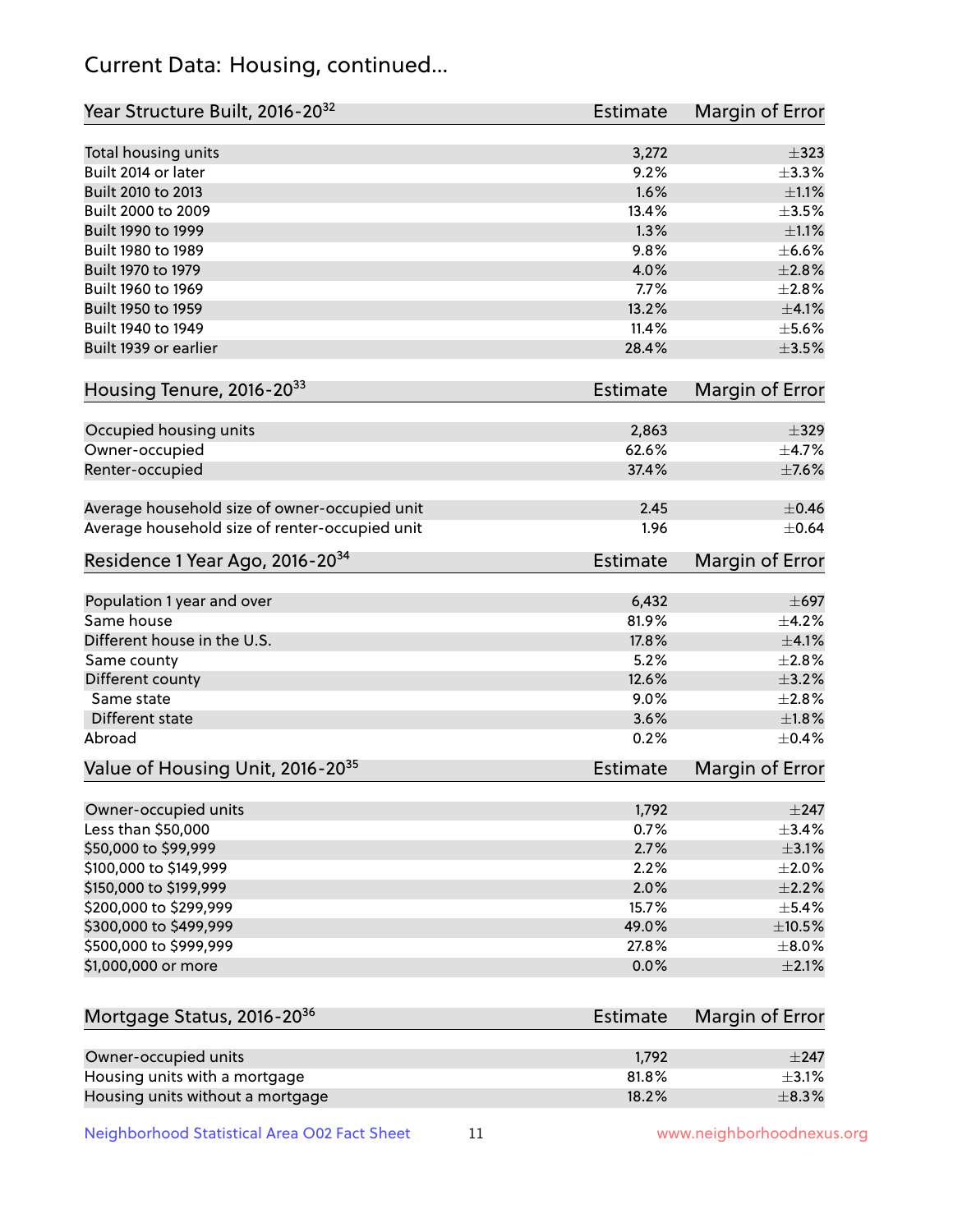# Current Data: Housing, continued...

| Selected Monthly Owner Costs, 2016-20 <sup>37</sup> | <b>Estimate</b> | Margin of Error |
|-----------------------------------------------------|-----------------|-----------------|
|                                                     |                 |                 |
| Housing units with a mortgage                       | 1,466           | $\pm 209$       |
| Less than \$300                                     | 0.0%            | $\pm 2.1\%$     |
| \$300 to \$499                                      | 1.0%            | ±2.4%           |
| \$500 to \$999                                      | 0.5%            | $\pm$ 3.4%      |
| \$1,000 to \$1,499                                  | 17.8%           | $\pm$ 7.6%      |
| \$1,500 to \$1,999                                  | 24.9%           | $\pm$ 5.3%      |
| \$2,000 to \$2,999                                  | 39.4%           | $\pm 10.1\%$    |
| \$3,000 or more                                     | 16.5%           | $\pm$ 6.4%      |
|                                                     |                 |                 |
| Median (dollars)                                    | \$2,117         | ±96             |
|                                                     |                 |                 |
| Housing units without a mortgage                    | 325             | $\pm$ 155       |
| Less than \$150                                     | 5.9%            | ±9.3%           |
| \$150 to \$249                                      | 4.9%            | $\pm$ 10.0%     |
| \$250 to \$349                                      | 18.8%           | $\pm 40.0\%$    |
| \$350 to \$499                                      | 16.7%           | $\pm$ 9.3%      |
| \$500 to \$699                                      | 23.1%           | $\pm$ 12.6%     |
| \$700 or more                                       | 30.7%           | ±18.8%          |
|                                                     |                 |                 |
| Median (dollars)                                    | \$607           | ±106            |

| Selected Monthly Owner Costs as a Percentage of | <b>Estimate</b> | Margin of Error |
|-------------------------------------------------|-----------------|-----------------|
| Household Income, 2016-20 <sup>38</sup>         |                 |                 |
|                                                 |                 |                 |
| Housing units with a mortgage <sup>39</sup>     | 1,466           | $\pm 248$       |
| Less than 20.0 percent                          | 49.8%           | $\pm$ 9.4%      |
| 20.0 to 24.9 percent                            | 17.0%           | $\pm$ 4.7%      |
| 25.0 to 29.9 percent                            | 8.5%            | $\pm$ 5.2%      |
| 30.0 to 34.9 percent                            | 7.8%            | $\pm$ 4.0%      |
| 35.0 percent or more                            | 16.9%           | $\pm$ 6.4%      |
|                                                 |                 |                 |
| Housing units without a mortgage <sup>40</sup>  | 325             | $\pm$ 164       |
| Less than 10.0 percent                          | 41.5%           | $\pm 28.1\%$    |
| 10.0 to 14.9 percent                            | 24.9%           | $\pm$ 7.8%      |
| 15.0 to 19.9 percent                            | 10.3%           | $\pm$ 8.5%      |
| 20.0 to 24.9 percent                            | 5.4%            | $\pm$ 8.3%      |
| 25.0 to 29.9 percent                            | 13.8%           | $\pm$ 39.5%     |
| 30.0 to 34.9 percent                            | $0.6\%$         | $\pm$ 7.0%      |
| 35.0 percent or more                            | 3.5%            | ±11.8%          |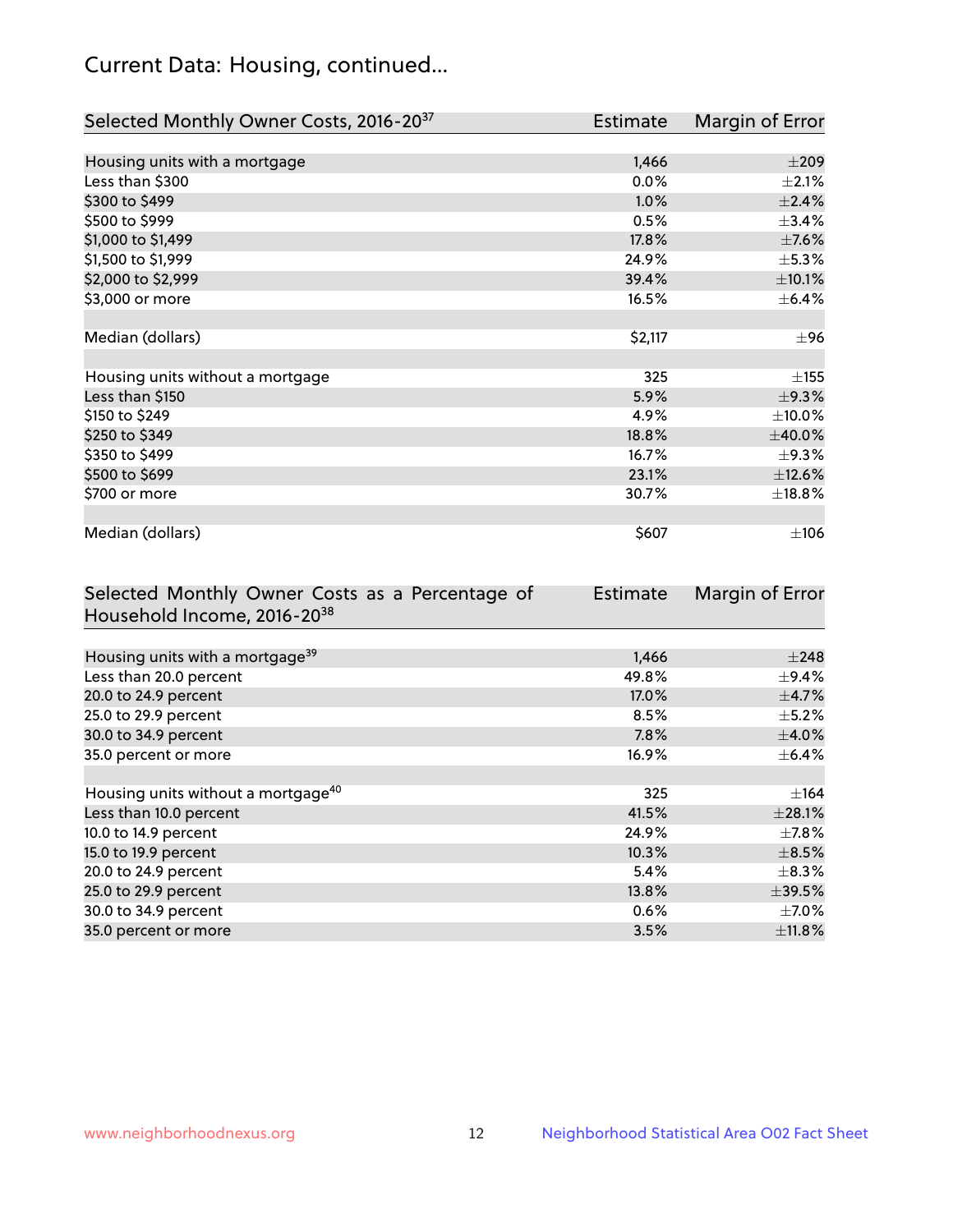# Current Data: Housing, continued...

| Gross Rent, 2016-20 <sup>41</sup>               | Estimate        | Margin of Error |
|-------------------------------------------------|-----------------|-----------------|
|                                                 |                 |                 |
| Occupied units paying rent                      | 1,041           | $\pm 248$       |
| Less than \$200                                 | 0.8%            | $\pm$ 3.8%      |
| \$200 to \$499                                  | 3.6%            | $\pm$ 5.7%      |
| \$500 to \$749                                  | 5.0%            | $\pm$ 7.1%      |
| \$750 to \$999                                  | 18.4%           | $\pm$ 8.7%      |
| \$1,000 to \$1,499                              | 44.0%           | $\pm$ 19.0%     |
| \$1,500 to \$1,999                              | 15.5%           | $\pm$ 7.7%      |
| \$2,000 or more                                 | 12.7%           | $\pm$ 6.1%      |
| Median (dollars)                                | \$1,332         | $\pm$ 54        |
|                                                 |                 |                 |
| No rent paid                                    | 31              | $\pm 28$        |
|                                                 |                 |                 |
| Gross Rent as a Percentage of Household Income, | <b>Estimate</b> | Margin of Error |
| $2016 - 20^{42}$                                |                 |                 |
|                                                 |                 |                 |
| Occupied units paying rent <sup>43</sup>        | 1,022           | $\pm 285$       |
| Less than 15.0 percent                          | 4.9%            | $\pm$ 4.7%      |
| 15.0 to 19.9 percent                            | 16.1%           | $\pm$ 6.6%      |
| 20.0 to 24.9 percent                            | 12.5%           | $\pm$ 5.5%      |
| 25.0 to 29.9 percent                            | 7.3%            | ±4.2%           |
| 30.0 to 34.9 percent                            | 13.1%           | $\pm$ 6.2%      |
| 35.0 percent or more                            | 46.1%           | ±20.2%          |

# Current Data: Transportation

| Commuting to Work, 2016-20 <sup>44</sup>  | <b>Estimate</b> | Margin of Error |
|-------------------------------------------|-----------------|-----------------|
|                                           |                 |                 |
| Workers 16 years and over                 | 3,809           | $\pm$ 546       |
| Car, truck, or van - drove alone          | 68.3%           | $\pm$ 6.3%      |
| Car, truck, or van - carpooled            | 5.2%            | $\pm 2.1\%$     |
| Public transportation (excluding taxicab) | $7.3\%$         | $\pm 2.6\%$     |
| Walked                                    | 1.8%            | $\pm 1.2\%$     |
| Other means                               | 2.2%            | $\pm$ 1.4%      |
| Worked at home                            | 15.2%           | $\pm$ 5.2%      |
|                                           |                 |                 |
| Mean travel time to work (minutes)        | 28.1            | $\pm 1.2$       |

| Access to a Vehicle, 2016-20 <sup>45</sup> | <b>Estimate</b> | Margin of Error |
|--------------------------------------------|-----------------|-----------------|
|                                            |                 |                 |
| Occupied housing units                     | 2,863           | $\pm$ 329       |
| No vehicles available                      | 15.5%           | $\pm$ 8.0%      |
| 1 vehicle available                        | 31.6%           | $\pm$ 6.1%      |
| 2 vehicles available                       | 41.6%           | $+5.2%$         |
| 3 or more vehicles available               | 11.3%           | $+4.7%$         |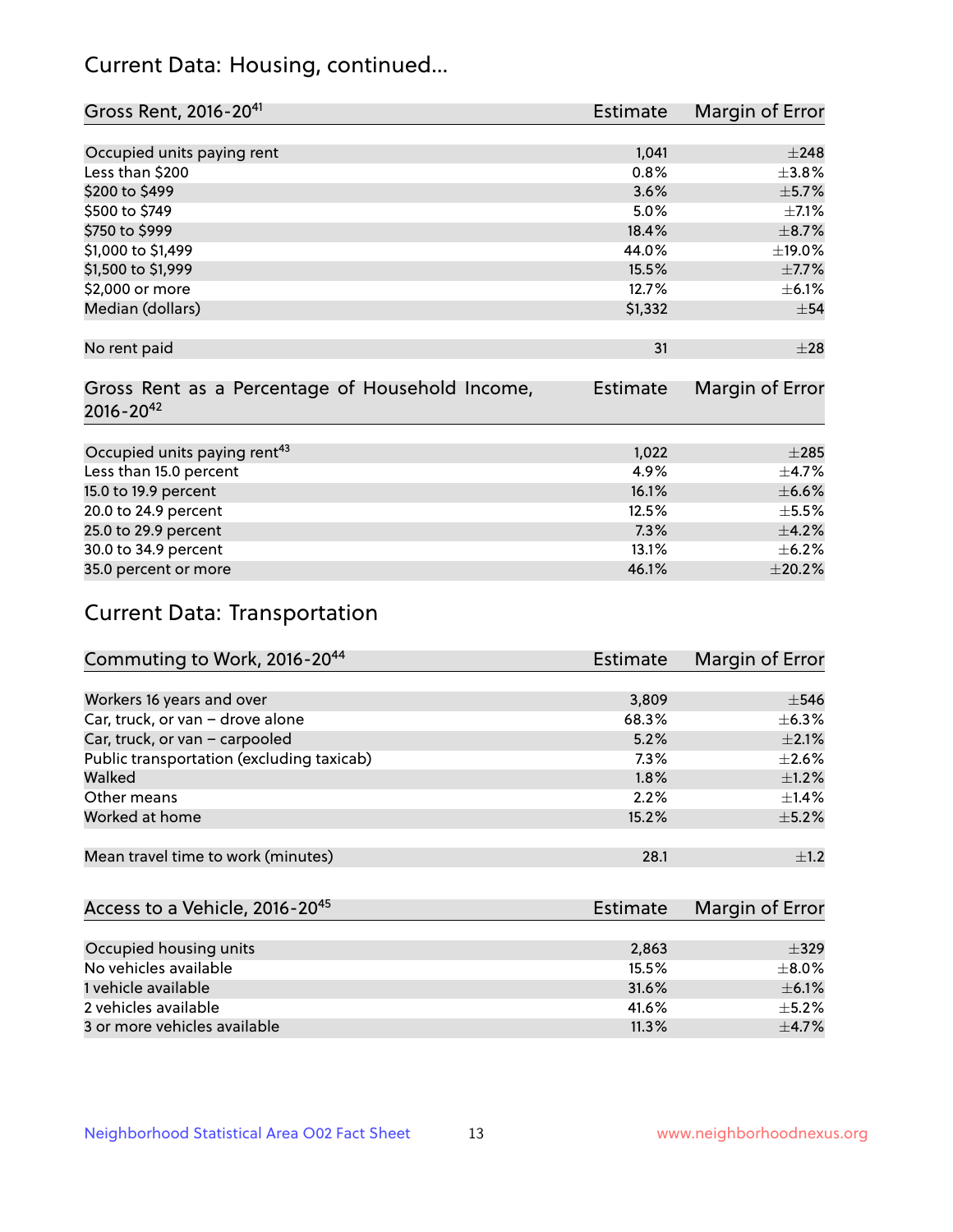# Current Data: Health

| Health Insurance coverage, 2016-2046                    | Estimate | Margin of Error |
|---------------------------------------------------------|----------|-----------------|
|                                                         |          |                 |
| Civilian Noninstitutionalized Population                | 6,507    | $\pm 709$       |
| With health insurance coverage                          | 91.6%    | $\pm 1.2\%$     |
| With private health insurance coverage                  | 78.0%    | $\pm$ 3.1%      |
| With public health coverage                             | 20.2%    | $\pm$ 4.7%      |
| No health insurance coverage                            | 8.4%     | $\pm 3.0\%$     |
| Civilian Noninstitutionalized Population Under 19 years | 1,151    | $\pm$ 1,151     |
| No health insurance coverage                            | 4.3%     | $\pm$ 4.2%      |
|                                                         |          |                 |
| Civilian Noninstitutionalized Population 19 to 64 years | 4,763    | $\pm$ 590       |
| In labor force:                                         | 4,192    | $\pm$ 564       |
| Employed:                                               | 3,715    | $\pm$ 544       |
| With health insurance coverage                          | 93.2%    | $\pm$ 5.1%      |
| With private health insurance coverage                  | 91.3%    | $\pm$ 5.4%      |
| With public coverage                                    | 2.1%     | $\pm 1.5\%$     |
| No health insurance coverage                            | 6.8%     | $\pm 2.9\%$     |
|                                                         |          |                 |
| Unemployed:                                             | 476      | $\pm$ 544       |
| With health insurance coverage                          | 85.1%    | $+22.2%$        |
| With private health insurance coverage                  | 35.0%    | ±14.0%          |
| With public coverage                                    | 51.1%    | $\pm$ 34.8%     |
| No health insurance coverage                            | 14.9%    | $\pm$ 11.2%     |
|                                                         |          |                 |
| Not in labor force:                                     | 571      | ±199            |
| With health insurance coverage                          | 70.3%    | $\pm 3.6\%$     |
| With private health insurance coverage                  | 60.9%    | $\pm$ 9.9%      |
| With public coverage                                    | 17.0%    | $\pm$ 11.6%     |
| No health insurance coverage                            | 29.7%    | ±22.1%          |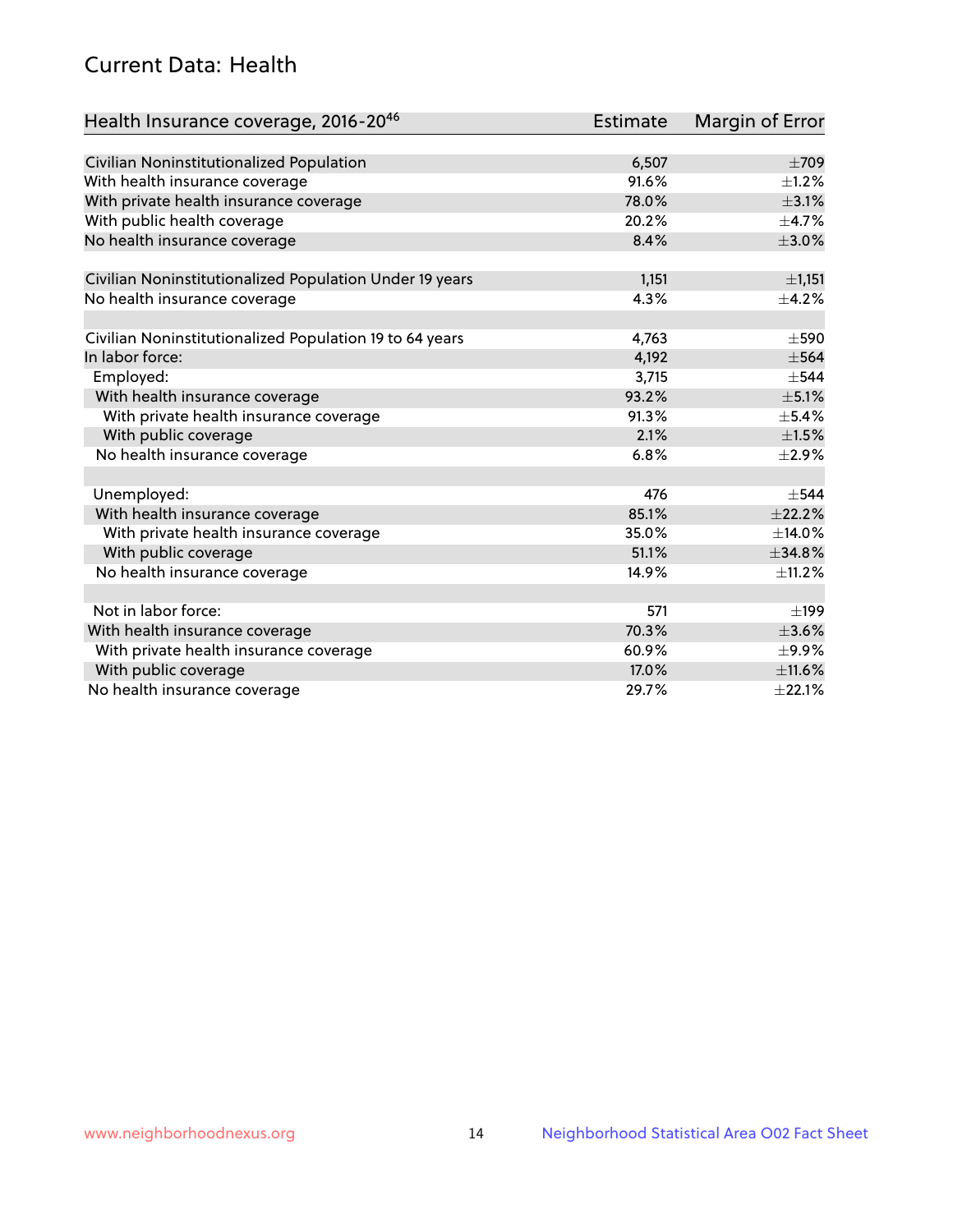#### Notes:

- 1. Source: U.S. Census Bureau, Decennial Census 2000, SF1 tables P8, P12; American Community Survey, tables B01001, B03002
- 2. This category includes Pacific Islanders, Native Americans and Alaska Natives, people who identify as some other race, and those who identify as bi/multi racial.
- 3. Source: U.S. Census Bureau, Decennial Census 2000, SF1 tables P15, P16, P18, P19; American Community Survey, tables B11001, B11005, B11003
- 4. Source: U.S. Census Bureau, Decennial Census 2000, SF3 table P37; American Community Survey, table B15002
- 5. Source: U.S. Census Bureau, Longitudinal Employer-Household Dynamics Residential Area Characteristics, Table JT01 (Primary Jobs); Workplace Area Characteristics, Table JT00 (All Jobs)
- 6. Source: U.S. Census Bureau, Decennial Census 2000, SF3 tables P52, P87; American Community Survey, tables B19001, B17001
- 7. Source: U.S. Census Bureau, Decennial Census 2000, SF1 tables H3, H4; American Community Survey, tables B25002, B25009
- 8. Source: U.S. Census Bureau, Decennial Census 2000, SF3 table H44; American Community Survey, tables B25044
- 9. Source: Atlanta Police Department, COBRA; U.S. Census Bureau, American Community Survey, table B01001
- 10. Source: U.S. Census Bureau, American Community Survey, table B01001
- 11. Source: U.S. Census Bureau, American Community Survey, table B03002
- 12. Source: U.S. Census Bureau, American Community Survey, table B05002
- 13. Source: U.S. Census Bureau, American Community Survey, table B05003
- 14. Source: U.S. Census Bureau, American Community Survey, tables B19001, B19025, B19051, B19061, B19055, B19065, B19059, B19069, B19056, B19066, B19057, B19067, B22001, B19101, B19127
- 15. Source: U.S. Census Bureau, American Community Survey, tables B19201, B19214, B20017, B19313
- 16. Source: U.S. Census Bureau, American Community Survey, table B17010
- 17. Source: U.S. Census Bureau, American Community Survey, tables B17001, B17006, B17021, B17007. Table totals may be lower than the total population, as they are based on the population for whom poverty status is determined.
- 18. Source: U.S. Census Bureau, American Community Survey, B17001H, B17001B, B17001D, B17001I. Table totals may be lower than the total population, as they are based on the population for whom poverty status is determined.
- 19. Source: U.S. Census Bureau, American Community Survey, tables B23001, B23008
- 20. Source: U.S. Census Bureau, American Community Survey, table C24030
- 21. Source: U.S. Census Bureau, American Community Survey, table C24010
- 22. Source: U.S. Census Bureau, American Community Survey, table B24080
- 23. Source: U.S. Census Bureau, Longitudinal Employer-Household Dynamics Origin-Destination Data, Tables JT00 Main and JT00 Aux
- 24. Source: U.S. Census Bureau, Longitudinal Employer-Household Dynamics Origin-Destination Data, Tables JT00 Main and JT00 Aux
- 25. Source: U.S. Census Bureau, Longitudinal Employer-Household Dynamics Origin-Destination Data, Tables JT00 Main and JT00 Aux
- 26. Source: U.S. Census Bureau, Longitudinal Employer-Household Dynamics Origin-Destination Data, Tables JT00 Main and JT00 Aux
- 27. Source: U.S. Census Bureau, American Community Survey, table B14001
- 28. Source: U.S. Census Bureau, American Community Survey, table B15002
- 29. Source: U.S. Census Bureau, American Community Survey, tables B11001, B11003, B11007, B11005, B09019
- 30. Source: U.S. Census Bureau, American Community Survey, tables B25002, B25003, B25004
- 31. Source: U.S. Census Bureau, American Community Survey, table B25024
- 32. Source: U.S. Census Bureau, American Community Survey, table B25034
- 33. Source: U.S. Census Bureau, American Community Survey, tables B25009, B25008, B25003
- 34. Source: U.S. Census Bureau, American Community Survey, table B07003
- 35. Source: U.S. Census Bureau, American Community Survey, table B25075. This value is self-reported and may differ from home values as determined by the County Tax Assessor.
- 36. Source: U.S. Census Bureau, American Community Survey, table B25081
- 37. Source: U.S. Census Bureau, American Community Survey, table B25087
- 38. Source: U.S. Census Bureau, American Community Survey, table B25091
- 39. Excludes units where Selected Monthly Owner Costs as a Percentage of Income cannot be computed.
- 40. Excludes units where Selected Monthly Owner Costs as a Percentage of Income cannot be computed.
- 41. Source: U.S. Census Bureau, American Community Survey, table B25063
- 42. Source: U.S. Census Bureau, American Community Survey, table B25070
- 43. Excludes units where Gross Rent as a Percentage of Income cannot be computed.
- 44. Source: U.S. Census Bureau, American Community Survey, tables B08101, B08013
- 45. Source: U.S. Census Bureau, American Community Survey, table B25044
- 46. Source: U.S. Census Bureau, American Community Survey, tables B18135, B27011

The dagger (†) symbol denotes values that cannot be computed.